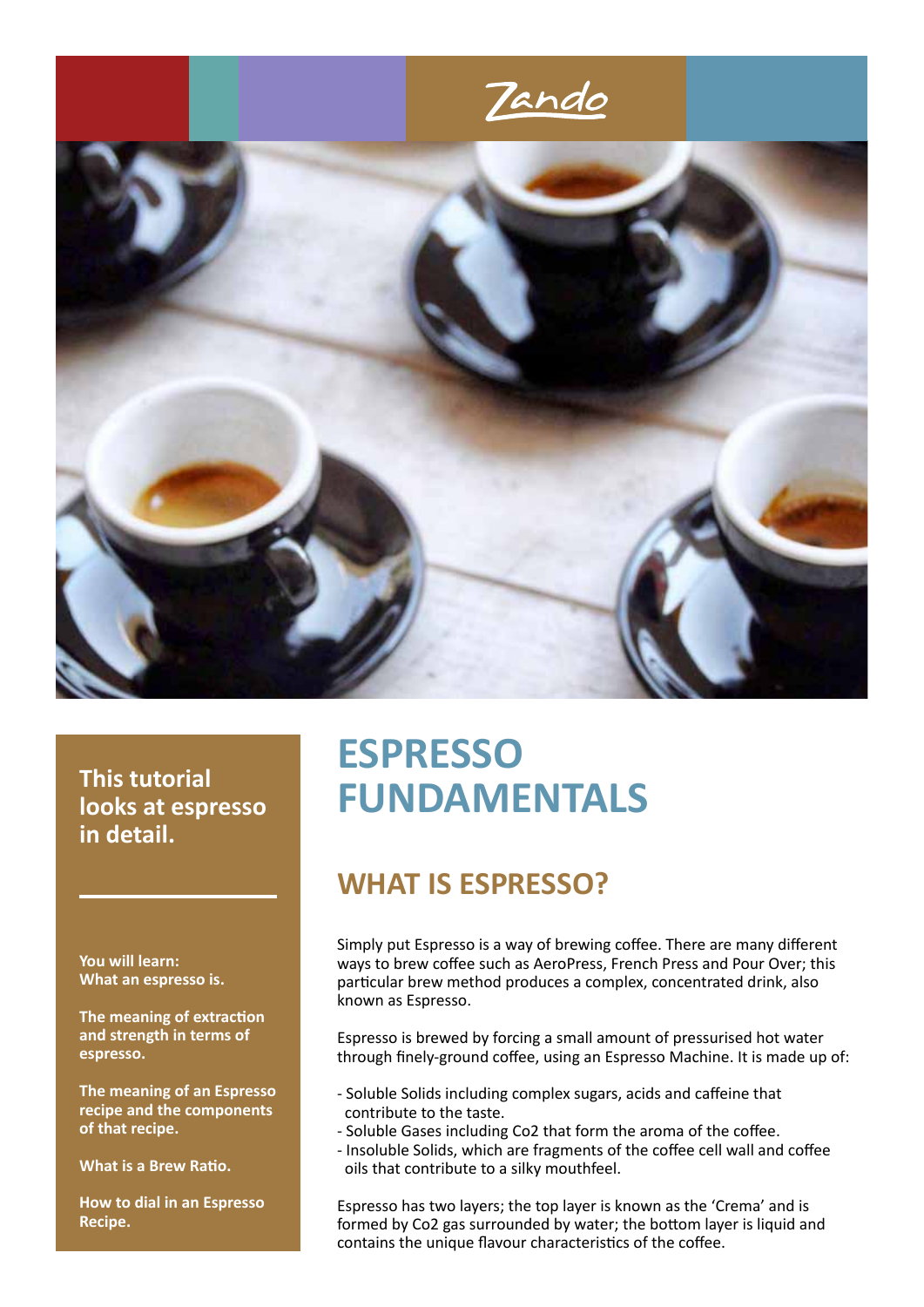

# **ESPRESSO RECIPE**

As a barista you need to learn how to take freshly ground coffee and extract the positive flavour attributes and aromatics, at the right strength and concentration, for the espresso to be sweet, smooth and balanced, with a lingering and pleasant aftertaste.

Most coffee roasters nowadays provide guidelines on how to achieve the best from their beans. These guidelines are presented in the form of an 'Espresso Recipe' that tell you how much coffee to use, the amount of liquid you need to extract and the time it takes to extract the shot. An example of an espresso recipe is 20g in, 40g out, 32seconds. Each roaster will have a different espresso recipe, depending on the roast profile and origin used to form the blend. The important thing to note here is that espresso recipes are set out in terms of a double shot of espresso and not the single shot.

Think of an espresso recipe like any other recipe, for example, when baking a cake it is important to use the same amount of ingredients each time if you want the cake to always taste the same. If you change the recipe by adding a little extra sugar or less butter, the taste and texture of the cake will change; it's the same with coffee. If you follow the espresso recipe, your coffee will taste the same, however, if you change the amount of coffee or water or adjust the time it takes to extract the shot, the coffee will taste completely different. Following an espresso recipe, that is repeatable, is the only way to make consistent coffee and keep your customers coming back for more.

If you want to become a better barista and make delicious coffee for your customers, it is important to know how to dial in an Espresso Recipe and find the sweet spot for the coffee being used. There are three components to an Espresso Recipe, all of which have to be measure and controlled:

**DOSE:** the amount of dry coffee used to brew the coffee. **YIELD:** the amount of liquid in the cup as a double espresso. **TIME:** the time it takes to extract the coffee.

As well as being a drink in its own right, an espresso is also the foundation and building block of every coffee drink on the café menu and it's important to get it right. Any coffee machine operator can load ground coffee into a portafilter, tamp and extract a shot, however not everyone can produce an espresso that is delicious, sweet and balanced. This requires an understanding of the variable that effect espresso quality, dedication, attention to detail and consistency.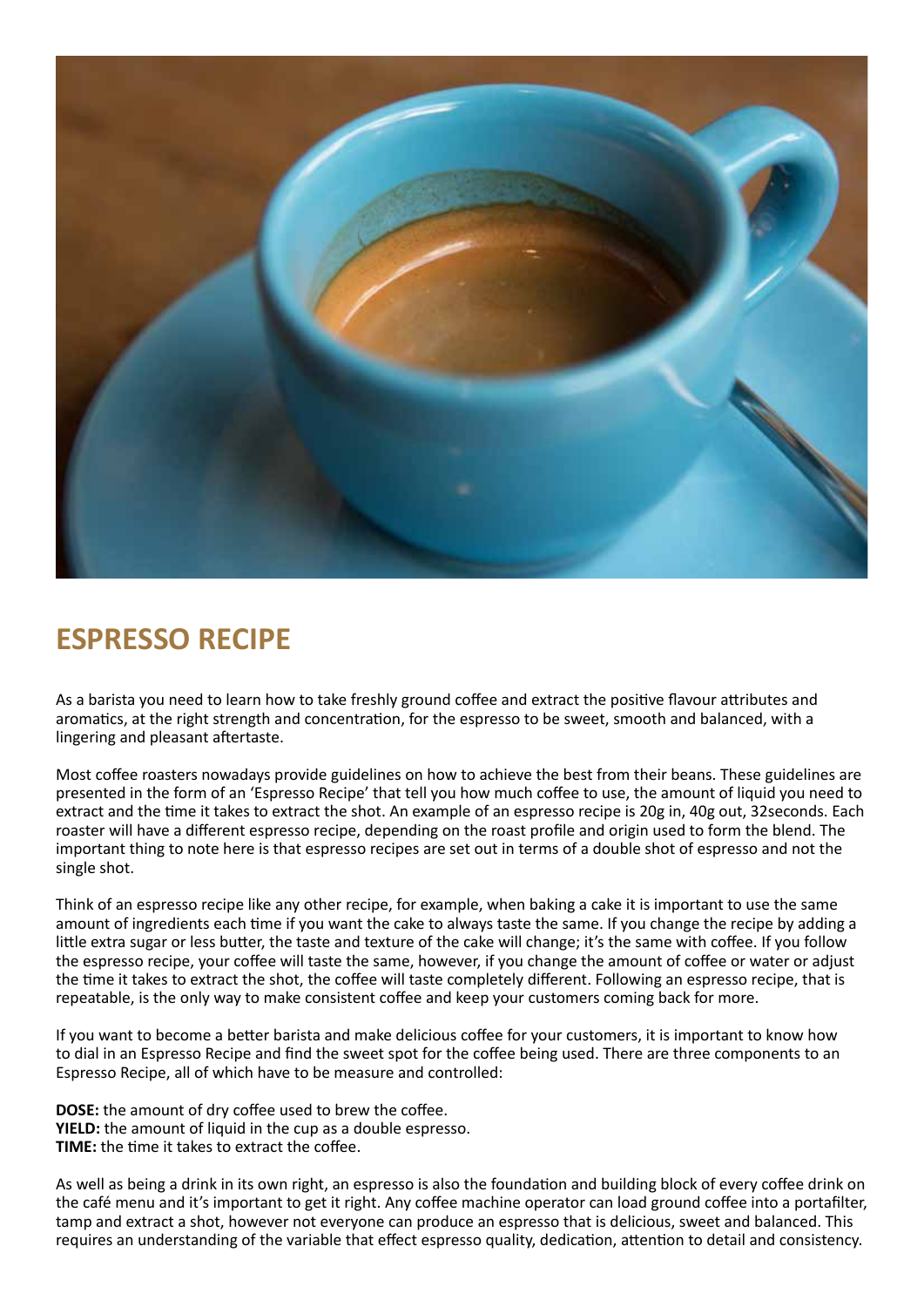# **EXTRACTION YIELD**

Before we look at the components of the Espresso Recipe and how they effect the coffee, it is important to understand what is meant by the term 'Extraction'. This is where things start to get a little technical, but it's important to understand the following concepts if you want to make great espresso.

When brewing espresso not all of the coffee will dissolve and end up in the cup. The espresso 'Extraction Yield' refers to the amount of dry coffee that dissolves and is communicated as a percentage. For example, if you start with 20g of coffee and 4g is extracted, the extraction yield is 20%. The maximum extraction yield possible is 28%, however most espresso extraction yields range between 18-22%.

To calculate the extraction yield you will need other data, such as the TDS, a fancy term for strength which stands for 'Total Dissolved Solids', discussed later in the tutorial.

The extraction yield depends on several factors but the rule of thumb is: **The greater the contact time between the water and coffee, the higher the extraction yield.**

In terms of the Espresso Recipe, the following applies:

#### **Higher Extraction**

Higher Dose More Water Finer Grind

#### **Lower Extraction**

Lower Dose Less Water Coarser Grind

**Extraction yield is calculated by using this formula:** Brewed Coffee (g) x TDS (%) /Dose (g)

#### **Example:**

Brewed Coffee = 36g  $TDS = 10%$ Dose = 18g Extraction Yield = 36 \* 10% /18g = 20%

If your extraction yield is less than 18% the coffee is 'under-extracted', which simply means you haven't taken everything the dry coffee has to give. This type of extraction is generally acidic or sour, with a quick finish.

Percentages over 22% are considered 'over-extracted' which means too much dry coffee has ended up in the cup. Over-extracted coffee tastes bitter, harsh and sometimes astringent or dry.

This is quite advanced but worth getting your head around as it will make you a far better barista. Once you have an understanding of extraction you can use this knowledge to manipulate the espresso recipe and balance out the coffees acidity, sweetness, bitterness and body. Don't worry too much about the number themselves; eventually with practice, determination and attention to detail, your taste buds will help you dial in an espresso recipe and find the coffees sweet spot.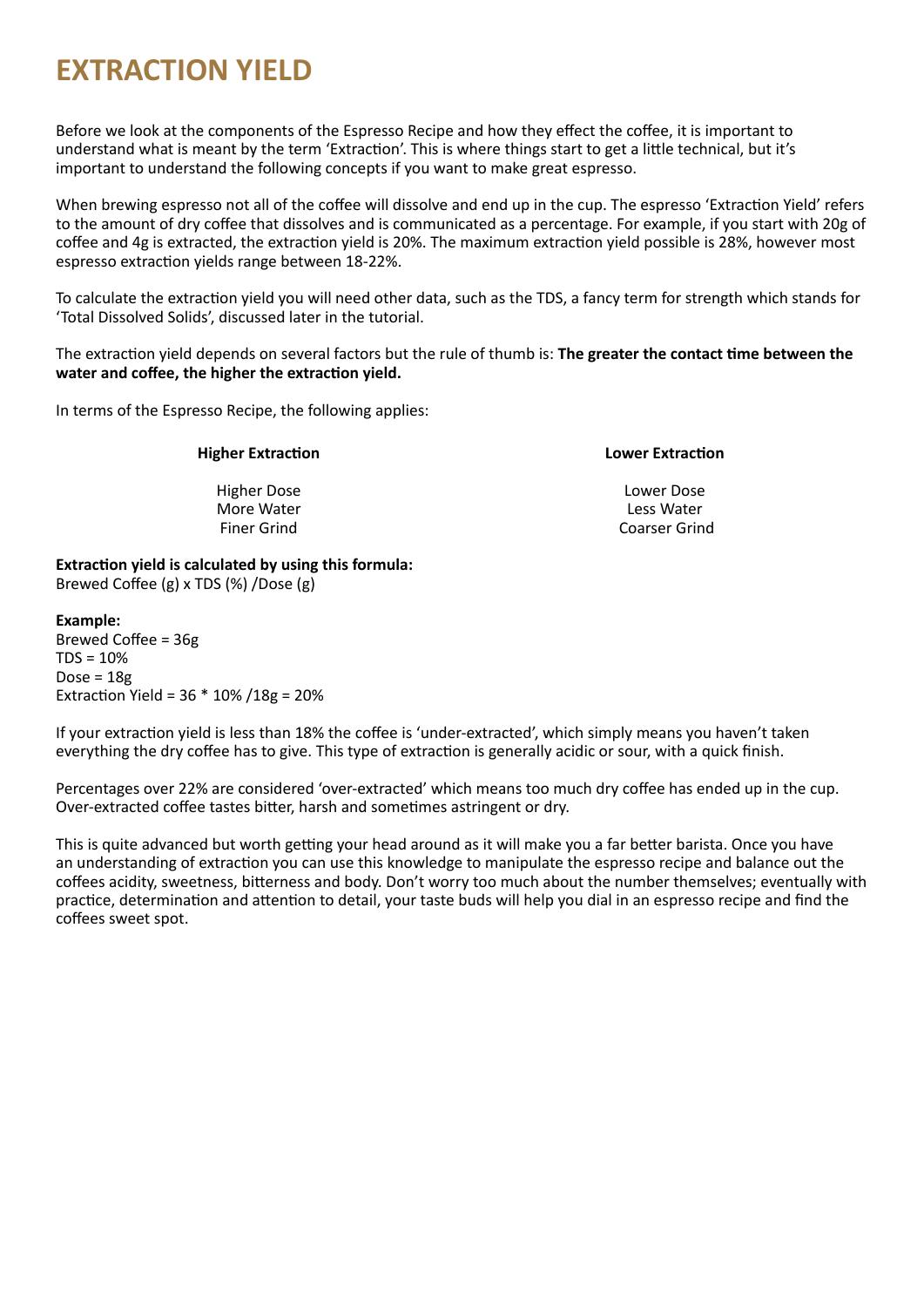

# **STRENGTH**

Just a note here about strength. Strength and extraction are not the same and it's important to understand the difference. Again just a little technical here; TDS or Total Dissolved Solids represent the strength of your espresso and is measured using a tool called a Refractometer. TDS is communicated in percentages and ranges from 1-12%, the higher the percentage the stronger the coffee, the lower the concentration of TDS, the weaker the cup.

High strength does not necessarily mean high extraction, in fact, more often than not it's the total opposite. Think about it this way, the more water used to brew coffee, the more you will extract and the higher the extraction yield will be, however at the same time the extra water dilutes the espresso, making it weaker.

Not every Barista has access to a refractometer, nor do they need one; so how can you evaluate strength without one? Associate strength with mouthfeel. A strong espresso will have a heavy, thick mouthfeel, whilst weaker espresso will be more tea-like, with a thin, watery body.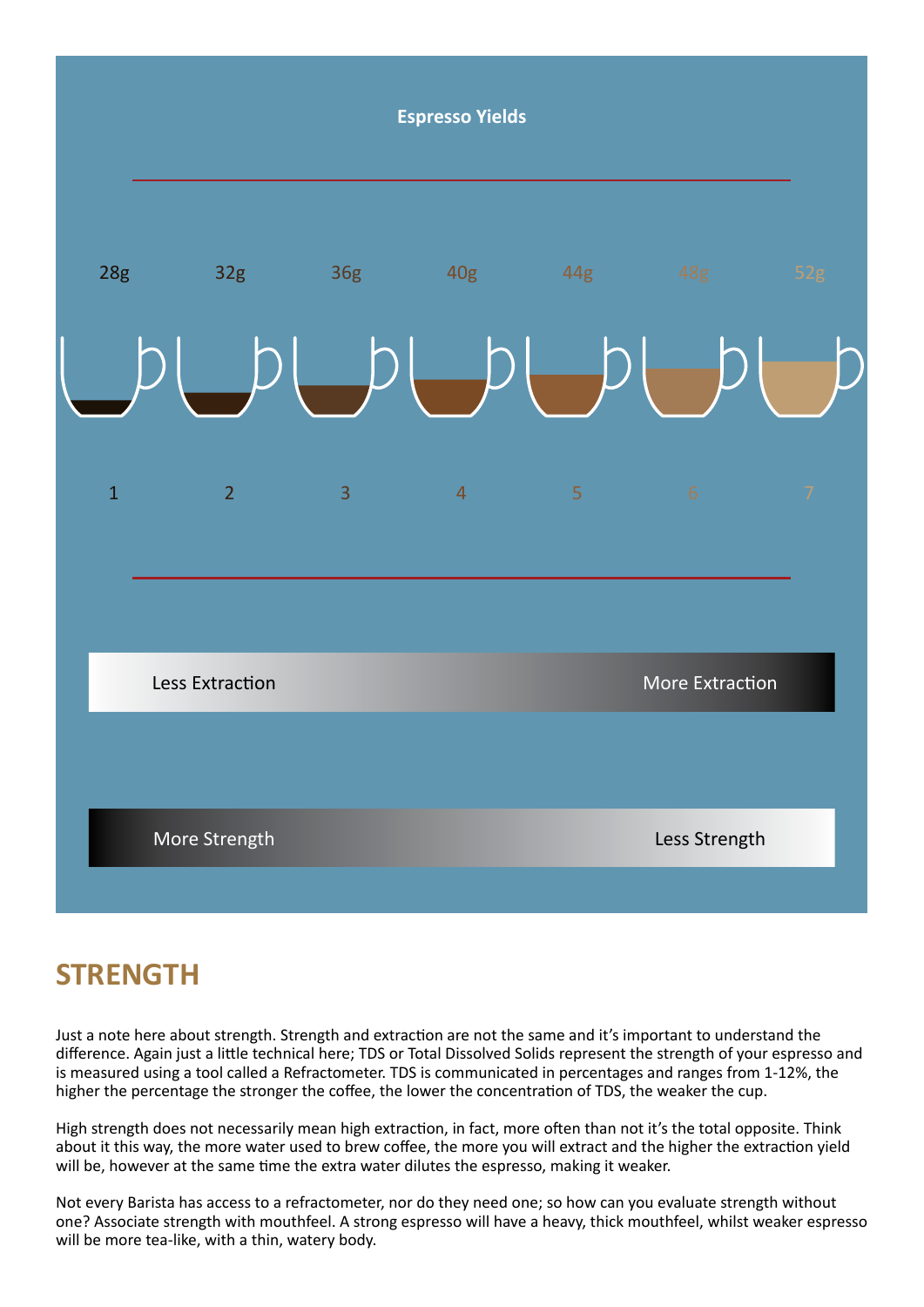

## **COMPONENTS OF AN ESPRESSO**

#### **Dose**

The dose is the starting point for every espresso recipe and refers to the amount of dry coffee used to produce an espresso. Most cafes dose between 18-22g of coffee for a double shot.

Think of the dose as the amount of ingredients being used in a cake recipe. The more ingredients you use, the more cake you will get. The more dry coffee you use the more espresso you will get and the less dry coffee you use, the less espresso you will get.

Changing the dose doesn't make the coffee taste stronger or weaker, nor does it alter the taste of the espresso, it simply gives you more or less of the same. For this reason, once you have dialled in your dose and are happy with the amount of extraction you are getting, lock it in and keep it consistent. To make the espresso stronger or weaker or to change the taste of the espresso, adjust the other brewing parameters, i.e. yield and or time.



#### **Dose & Basket Size:**

Basket sizes are rated by the manufacturer and it's recommended to use a basket that enables you to dose 1g either side of its rating.

If your basket is too small for the recipe the coffee will sit too high and touch the shower screen. Coffee expands when hot water is added, so there needs to be enough room or headspace between the coffee and the shower screen to allow for this expansion. If the dose is too high, the coffee will press against the shower screen during extraction and the water will not be evenly distributed across the surface of the coffee, resulting in channelling and an uneven extraction, making the coffee taste bitter. It will also cause the group heads to become dirtier.

A larger headspace will result in a wet puck, as less water will be absorbed by the coffee. This doesn't mean the coffee has been unevenly extracted and doesn't pose a problem other than being messier and harder to clean. If the puck is extremely wet your dose is probably towards the lower end of the basket rating and selecting a smaller basket will resolve this issue.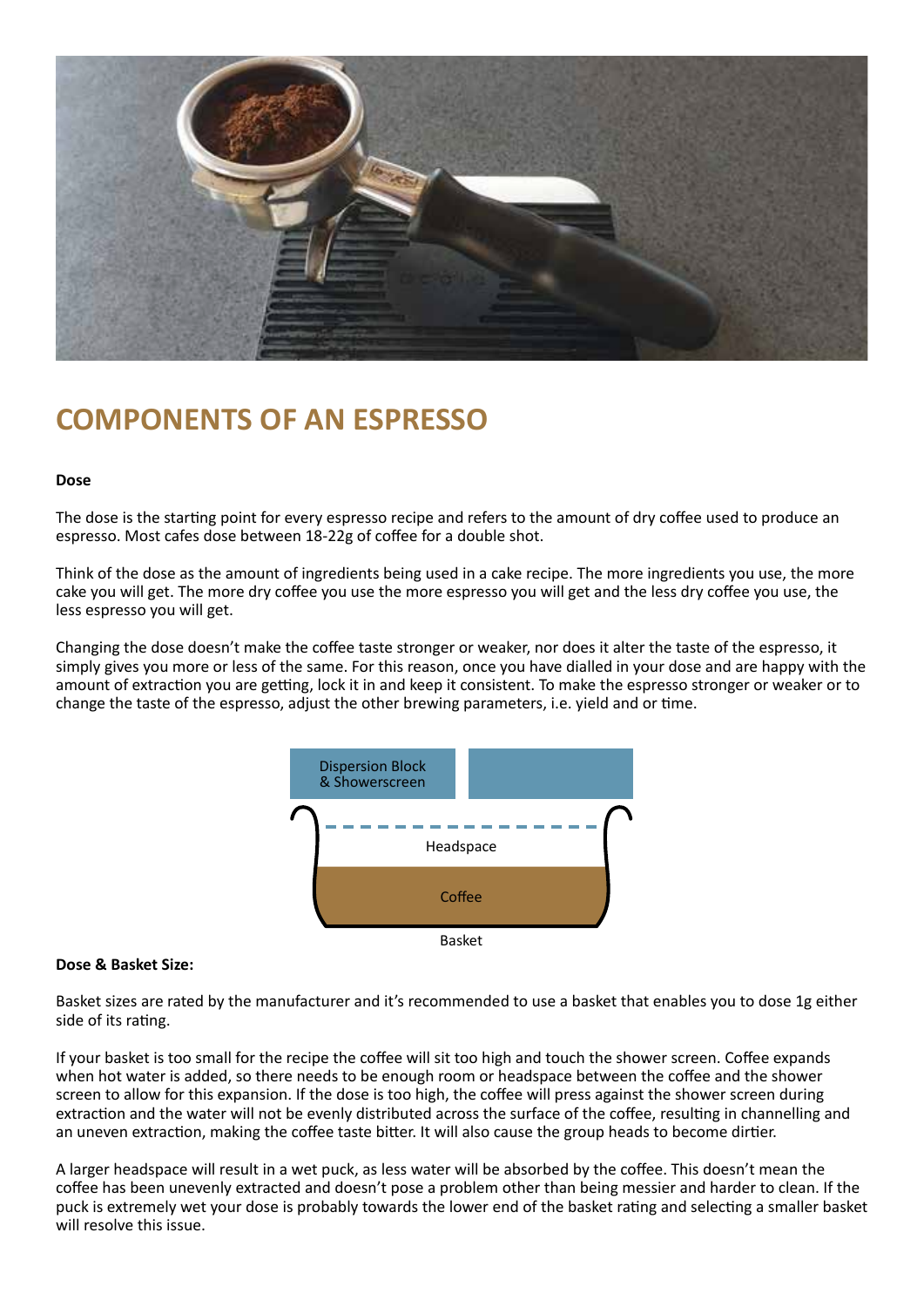#### **Dose & Manual Grinders**

Manual grinders have a dosing chamber to hold ground coffee and are designed to deliver a set amount of coffee when the dosing lever is pulled. They are fairly consistent when the dosing chamber is full, however this tends to fluctuate and become inconsistent as the amount of ground coffee in the chamber is reduced. These grinders are best suited for high volume cafes where the ground coffee is used quickly.



If you have a manual grinder, a better approach is to grind the coffee on-demand or as you need it as this will maximise the freshness of the coffee. This technique, like all aspects of coffee preparation, requires practice to become consistent. You will need a set of digital scales and a dosing tool if you have one.

#### **Setting the Dose on Manual Grinders :**

- 1. Remove the portafilter from the espresso machine.
- 2. Purge the group head.
- 3. Dry the portafilter.
- 4. Tare off the portafilter on the scales.
- 5. Grind a small amount of coffee into the dosing chamber.
	- *TIP = count the number of seconds it takes to grind your coffee.*
- 6. Dose the coffee into the portafilter forming a slight mound.
- 7. Tap the portafilter on the receptor fork of the grinder twice, to settle the grinds, using the same pressure each time.
- 8. Using your finger or dosing tool, sweep across the top of the basket removing excess coffee. *This is the part that requires practise to become consistent.*
- 9. Weigh the dose.
- 10. Adjust manually until the target dose is achieved.
- 11. Tap the side of the portafilter with your hand to distribute the coffee evenly.
- 12. Tamp evenly.
- 13. Brew the espresso.
- 14. Adjust the grind if required, remembering to purge the grinder of old grinds.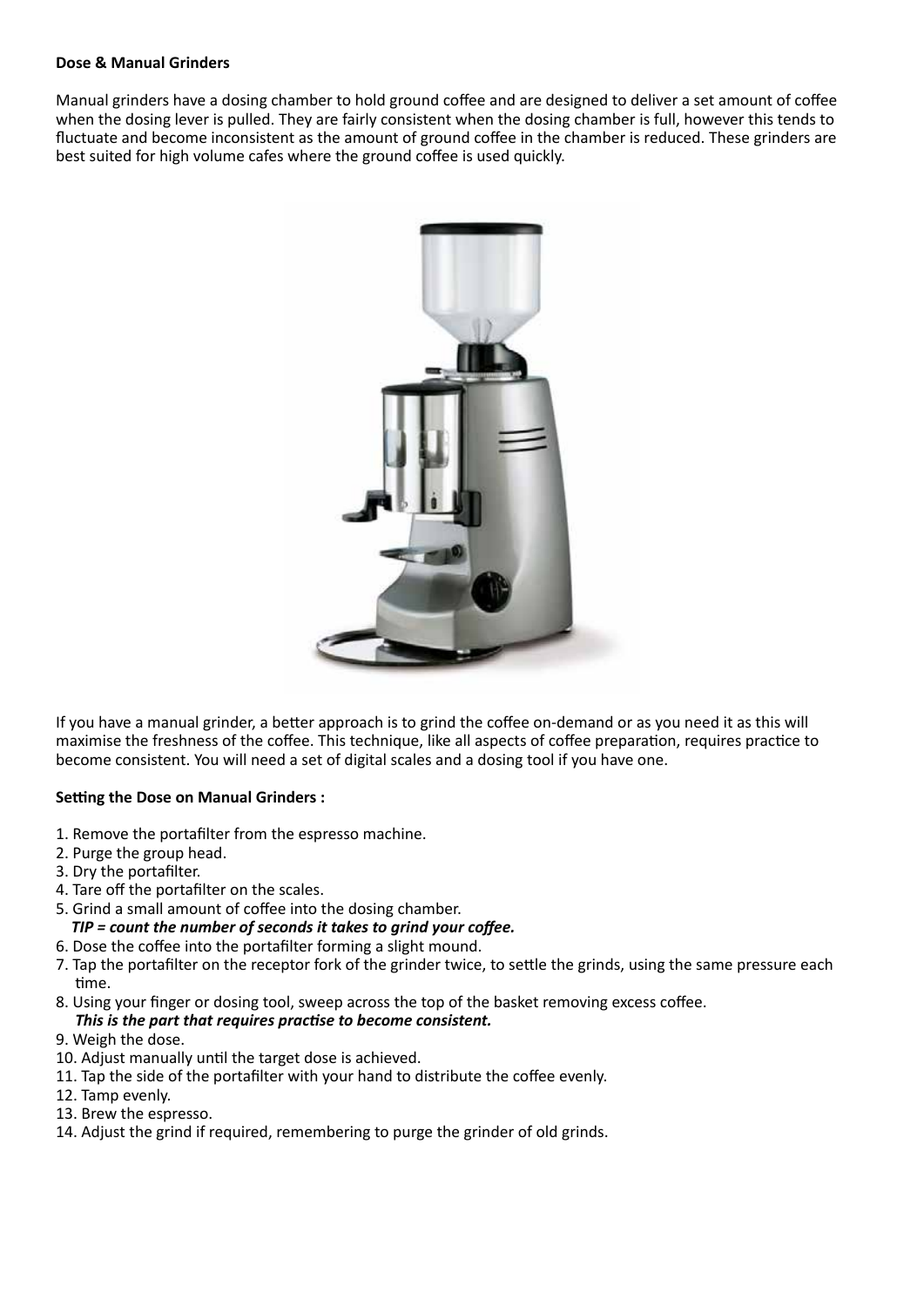#### **Dose & Electronic Grinders:**

Electronic grinders grind on time and are convenient, fast and enable you to grind fresh coffee to a preset dose.

#### **Setting the Dose on Electronic Grinders :**

- 1. Remove the portafilter from the espresso machine.
- 2. Purge the group head.
- 3. Dry the portafilter.
- 4. Tare off the portafilter on the scales.
- 5. Grind coffee into the portafilter.
- 6. Weight the dose.
- 7. If the dose needs to be adjusted using this equation to determine what new settings are required: *Current Grinding Time/Current Dose) x Target Dose = NEW grind time*
- 8. Enter programming mode and program new grind time.
- 9. Reload the portafilter with the new dose setting and weigh dose.
- 10. Repeat until the correct dose is achieved.

Electronic grinders grind on time and it is important to remember that changes made to the grind size will change the dose. A finer grind will reduce the dose and a coarser grind will increase the amount of coffee ground hence, increasing the dose. If you make changes to the grind always check to see if your target dose is being maintained.

If the grind is adjusted, the new grind setting will not appear straight away. Up to 60g of coffee is retained between the grinder burrs and the chute, so always purge the old grinds before settling on your new dose.



### **YIELD**

This is the second component of an espresso recipe and refers to the weight of the liquid, measured as a double espresso, in the cup. In recent years we have started measuring yield in terms of the weight of liquid as opposed to the volume, as it is a more accurate approach. Fresh coffee will produce a thicker crema due to the level of Co2 present in the bean. This Co2 dissipates as the coffee ages, which reduces the amount of crema, therefore the difference in the amount of crema between 7 day old and 21 day old coffee is substantial. A good quality set of digital scales will allow you to dial in the yield with greater accuracy.

Changes to the yield or amount of water used to brew the coffee will impact the extraction and strength of the coffee. A higher yield will give you more extraction, yet lower strength. Think of it this way; the more water you use relative to the dose, the greater the extraction, however, the coffee will be more diluted. Conversely, a lower yield will result in a lower extraction, but as less water is used, the espresso will be stronger. This is where Brew Ratios come into play.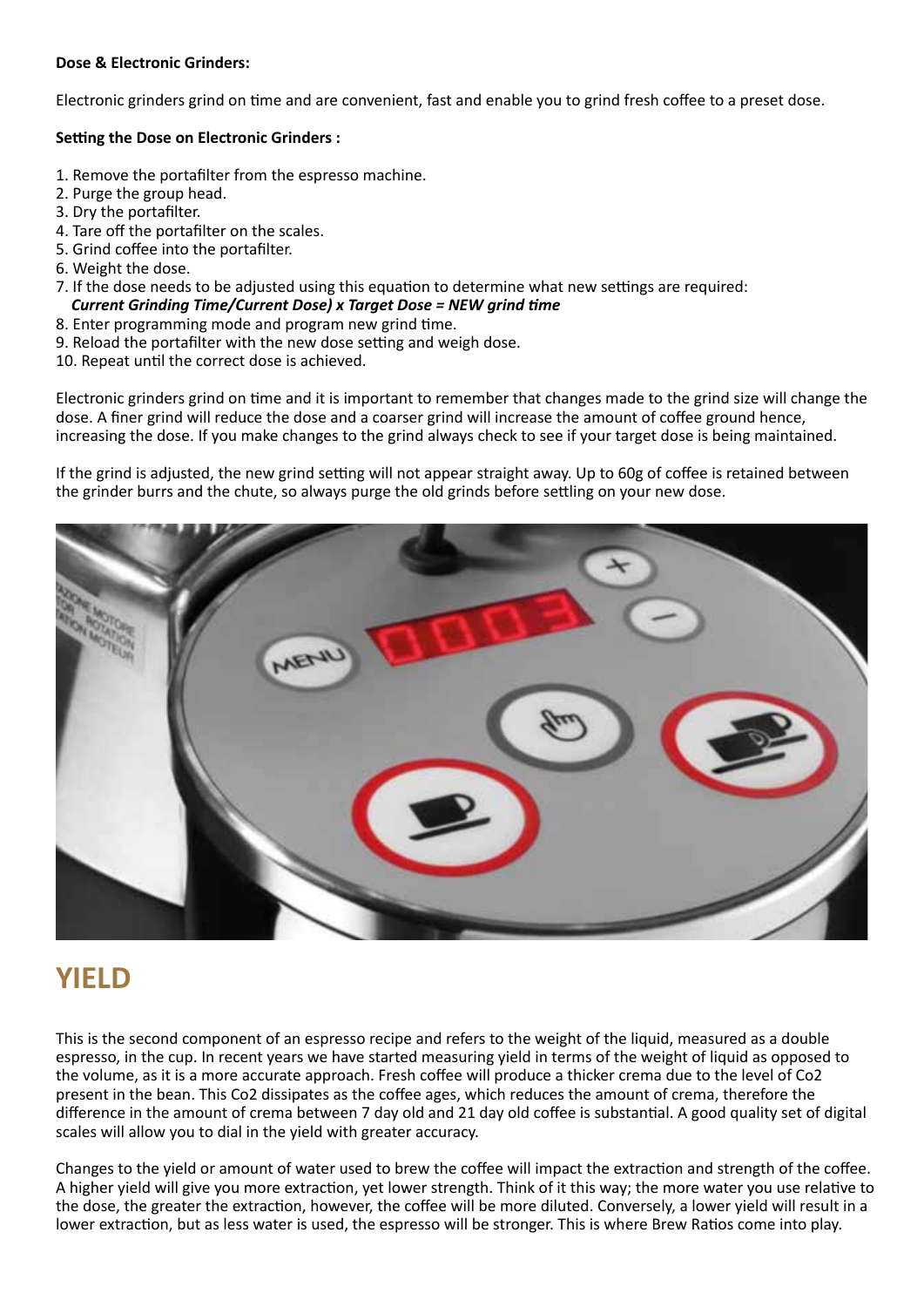The **Brew Ratio** is the relationship between the dose and yield, where the yield is a multiple of the dose, expressed as DOSE: YIELD.

#### **For example:**

- Dose of 18g with a Yield of 36g is a multiple of 2 or 1:2 brew ratio.
- Dose of 18g with a Yield of 54g is a multiple of 2 or 1:3 brew ratio.
- Dose of 21g with a Yield of 42g is a multiple of 2 or 1:2 brew ratio.
- Dose of 21g with a Yield of 63g is a multiple of 3 or 1:3 brew ratio.

The smaller the brew ratio the stronger and less extracted the espresso will be. The higher the multiple or brew ratio, the weaker and more extracted the espresso will be, as more water is used to extract the coffee, diluting the strength.

Most espresso coffee tastes the best with a brew ratio ranging between 1:1.5 - 2:2.5.

- A brew ratio of 1:1 represents a Ristretto. This shot will be intense with heavy body, strong and under-extracted.
- A brew ratio of 1:2 represents Normale and is in espresso territory. This shot will have a medium body, balanced and sweet.
- A brew ratio of 1:3 represents a Lungo. This shot will be weak, thin body, delicate and possibly dry.

The yield can either be programmed into the volumetric settings of the espresso machine or controlled manually by the barista. For ease of use and efficiency, it is good practice to program the espresso machine to deliver the correct yield. It is important to check the yield during the morning calibration to ensure the espresso machine is delivering the required amount of water.

#### **Yield, Dose and Basket Size:**

So how strong do you want your milk drinks to be? Well, that all depends on your cup size.

Looking at the example above using a 1:2 brew ratio, the yield produced from a 21g basket is 6g more than the yield produced from an 18g basket. This equates to 17% more espresso in the cup simply by using a larger basket and dose. If the cup size is the same, the larger basket with a larger yield will be stronger when topped with milk, so make sure your basket size complements your cup size, otherwise you may end up with an incredibly milky and weak drink or one that isn't nicely balanced.

### **Checking the YIELD:**

- 1. Grind, dose, distribute and tamp coffee into the filter basket.
- 2. Tare off a cup on a set of scales.
- 3. Place the cup underneath the group head.
- 4. Insert the group handle into the espresso machine and activate the brew button.
- 5. Take note of the finished weight and compare it to the espresso recipe.

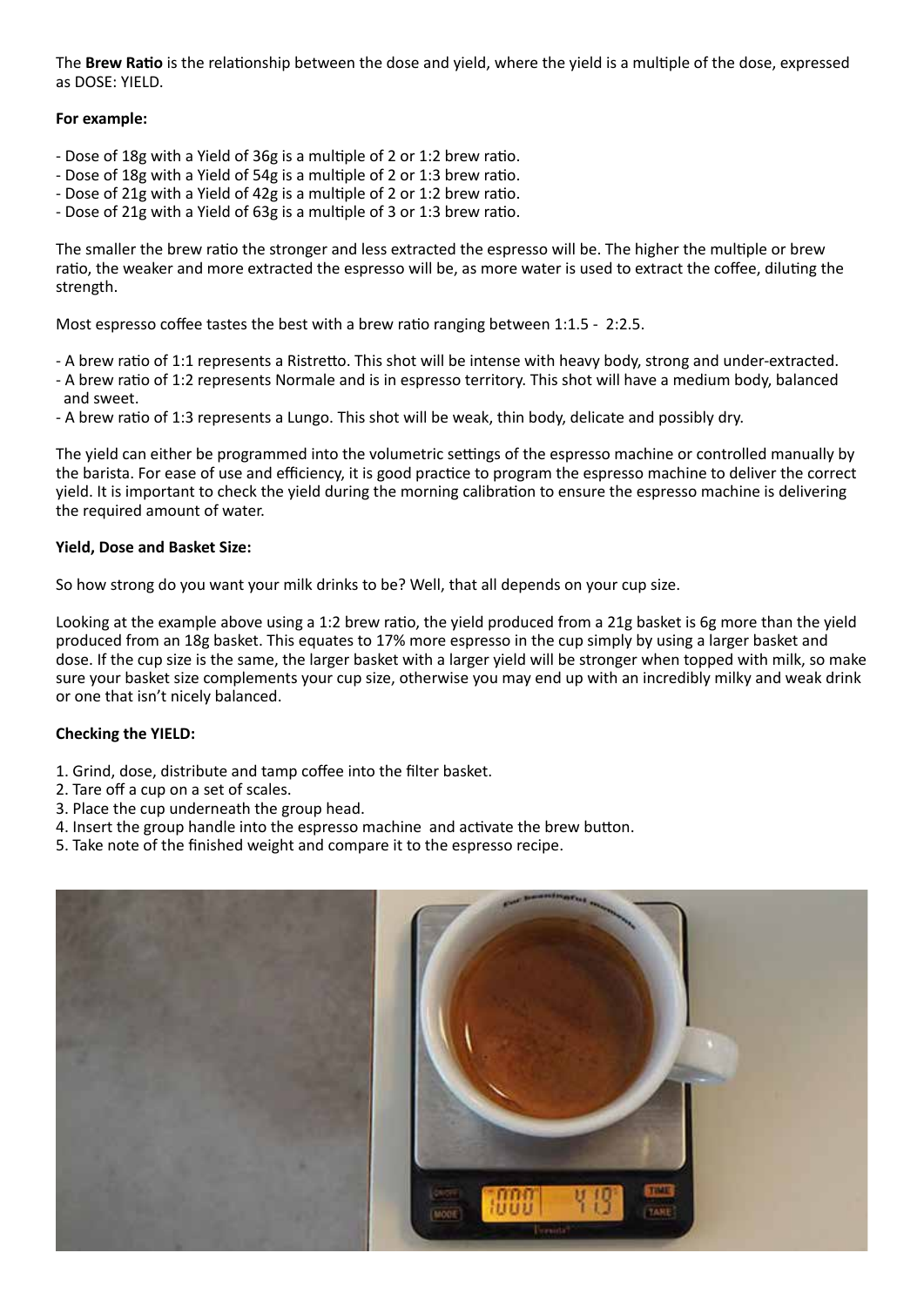

## **TIME**

Once you have locked away the dose and yield, the brewing time is the final component of an espresso recipe. Brew time is measured in seconds from the moment the brew cycle is activated, until the pump stops and will generally range between 20-35 seconds, depending on the roast profile. Darker roasts prefer shorter brew times as they are easier to extract than lighter roasts. Adjusting the brew time by adjusting the grind, will enable you to fine-tune this part of the espresso recipe and find the coffees sweet spot.

#### **So Why Does the Grind Size Matter:**

The partial size of the coffee or the grind size as it's known, will determine the contact time between the coffee and water.

To help you understand how the grind size effects the brew time, consider the grind as either pebble or sand, where the pebbles represent a coarser grind and sand a finer grind. If the pebbles are placed in one bucket and the sand in another and water poured over them at the same time, the water will pass through the pebbles faster, simply because there is more space between the pebbles than the sand. So in terms of time, a coarser grind will give you a faster brew time and a finer grind will give you a slower brew time.

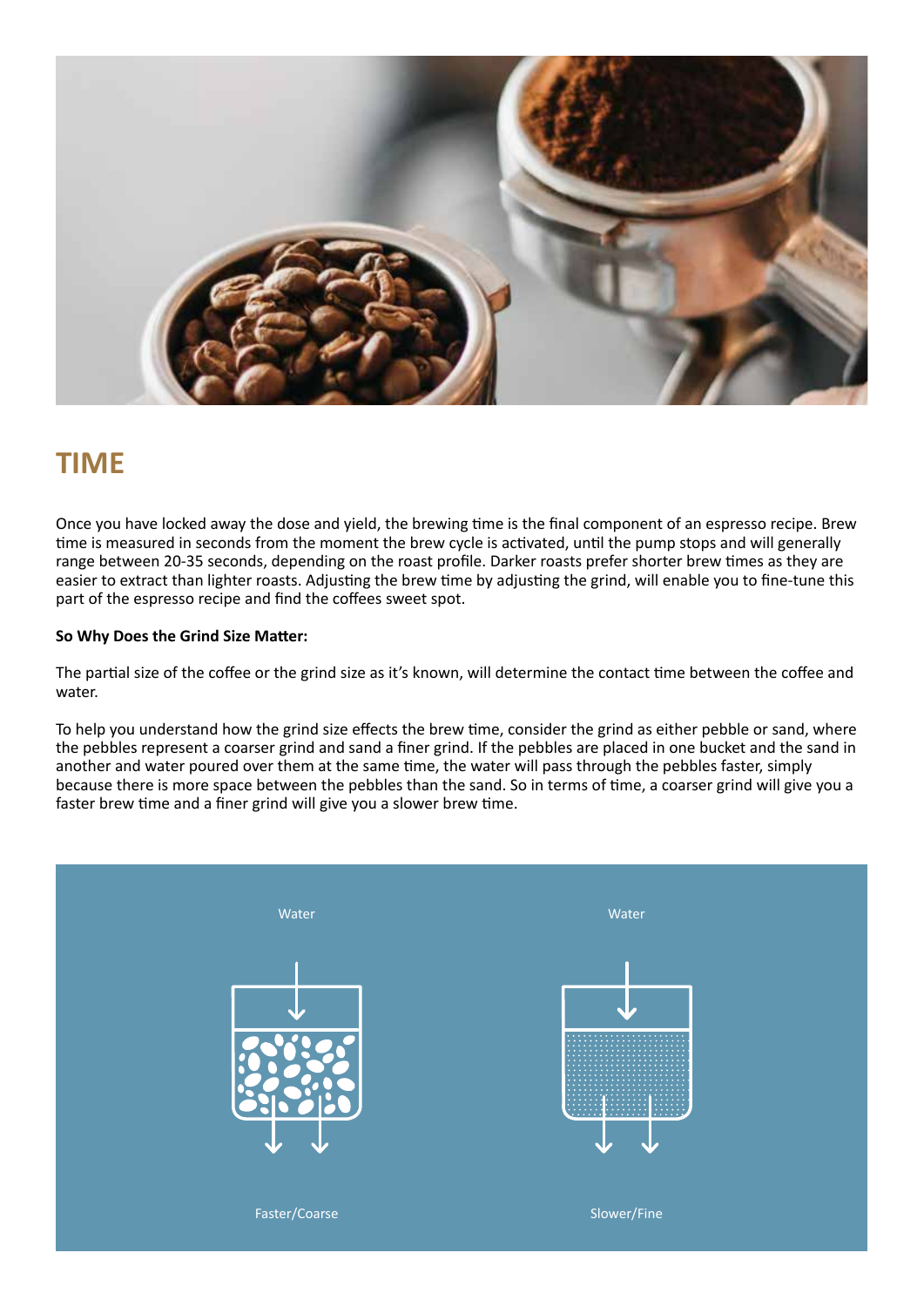The grind size is related to the position of the grinder blades. The closer the blades, the finer the grind and the further apart, the coarser the grind. Only make small incremental adjustments at a time as this will fast track your understanding of the grinder and enable you to be more accurate and efficient when making adjustments in the future.

Keep in mind that grinders retain coffee between the blades and the chute, which means the new grind will not come through immediately. It can take up to 3 shots for the new grind setting to appear, so make sure you purge out the old grinds before evaluating the new grind level.

**Over-extracted:** If your coffee is tasting bitter, astringent or paper and harsh, it is over-extracted. This occurs when too many soluble flavours have been taken out of the coffee, as well as other chemical components found in coffee. Selecting a coarser grind will reduce the level of extraction, allowing for more sweetness and balance.

**Under-extracted:** If your coffee is tasting salty has an aggressive sourness and a short finish it is under-extracted. This occurs when not enough has been extracted and there is a lot leftover that could help balance out the cup. Selecting a finer grind will lengthen the contact time between the coffee and water, therefore the level of extraction, allowing for more sweetness and balance.

Once you have dialled in the recipe to the target numbers, it is time to taste the espresso and make final adjustments. The goal is a sweet, well balanced, delicious espresso.

#### **For example:**

The recipe for the coffee is 20g in, 40g out, with a brew time of 30 seconds.

#### **First Shot:**

The first shot extracts in 25 seconds, however, it is acidic, flat and short finish. Adjusting to a finer grind will increase contact time and extraction.

#### **Second Shot:**

The second shot extracts in 27 seconds. The coffee has a bright acidity and some sweetness, but potentially you could achieve more sweetness and balance. Adjusting finer again will increase contact time and extraction.

#### **Third Shot:**

The third shot extracts in 29 seconds. The coffee now has a pleasant acidity, more sweetness, balanced with a long pleasant finish. But could you achieve more sweetness?

#### **Fourth Shot:**

After adjusting the grind again the fourth shot extracts in 31 seconds. This time the acidity is softer and the coffee is still sweet, however there is a distinct bitterness that wasn't present before.

Based on the results the optimum brew time for the espresso is 29 seconds.

| <b>UNDER</b> | <b>IDEAL</b> | <b>OVER</b>   |
|--------------|--------------|---------------|
|              |              |               |
| Sour         | Sweet!       | <b>Bitter</b> |
|              |              |               |
| Lacking      | Ripe         | Dry           |
| Sweet        |              |               |
|              | Transparent  | Astringent    |
| Salty        |              |               |
|              | Complex      | Hollow        |
| Quick        | Acidity      |               |
| Finish       |              | Empty         |
|              | Finishhhhhhh |               |